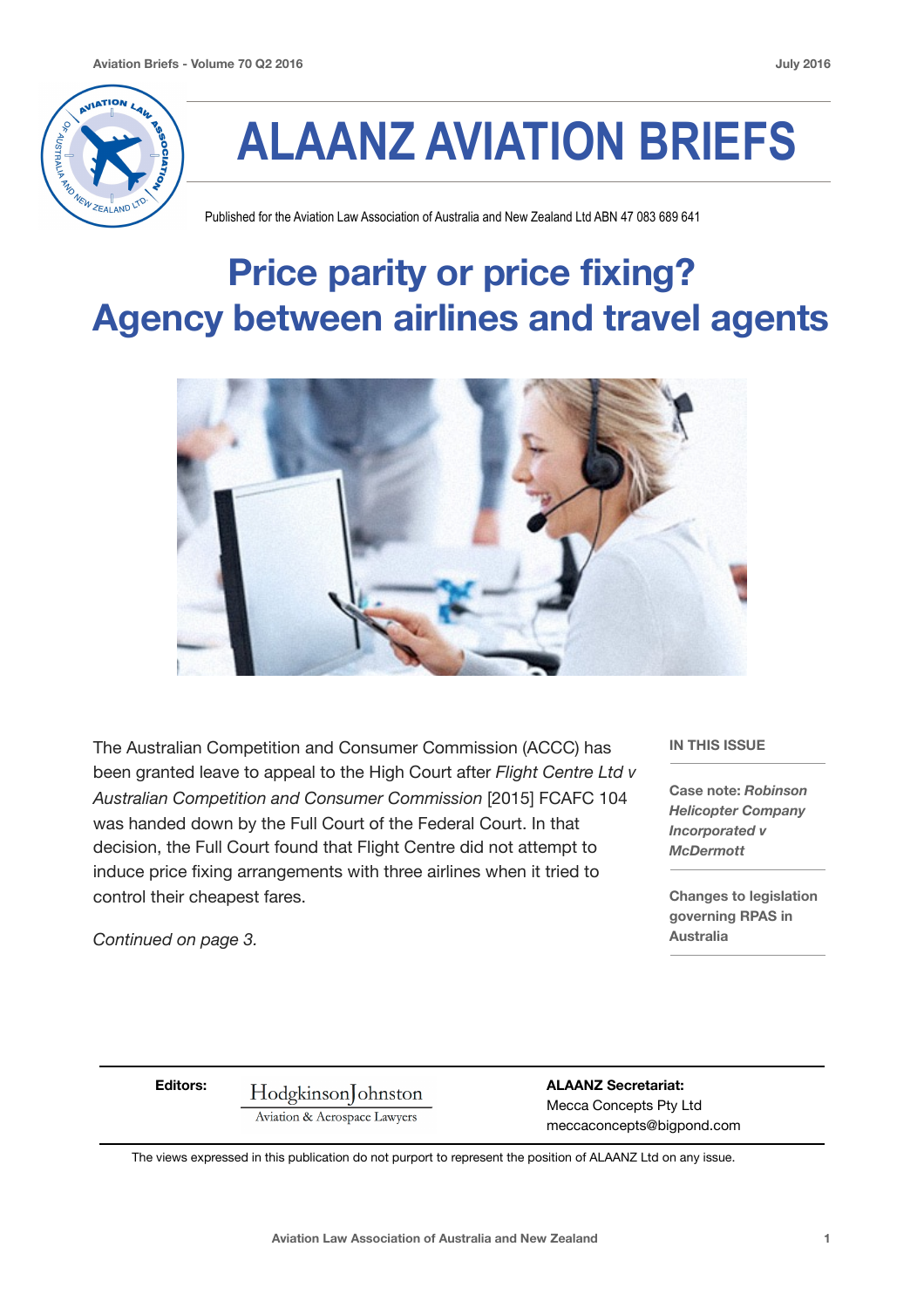### **Table of Contents**

| Price parity or price fixing?<br>Agency between airlines and travel agents            |   |
|---------------------------------------------------------------------------------------|---|
| Price parity or price fixing?<br>Agency between airlines and travel agents (from p1)  | 3 |
| <b>High Court Hears Unusual Aviation Case</b>                                         | 5 |
| Changes to legislation governing the use of remotely piloted aircraft in<br>Australia | 6 |
| <b>Editors</b>                                                                        | 9 |
| Contributors                                                                          | 9 |
| Questions                                                                             | 9 |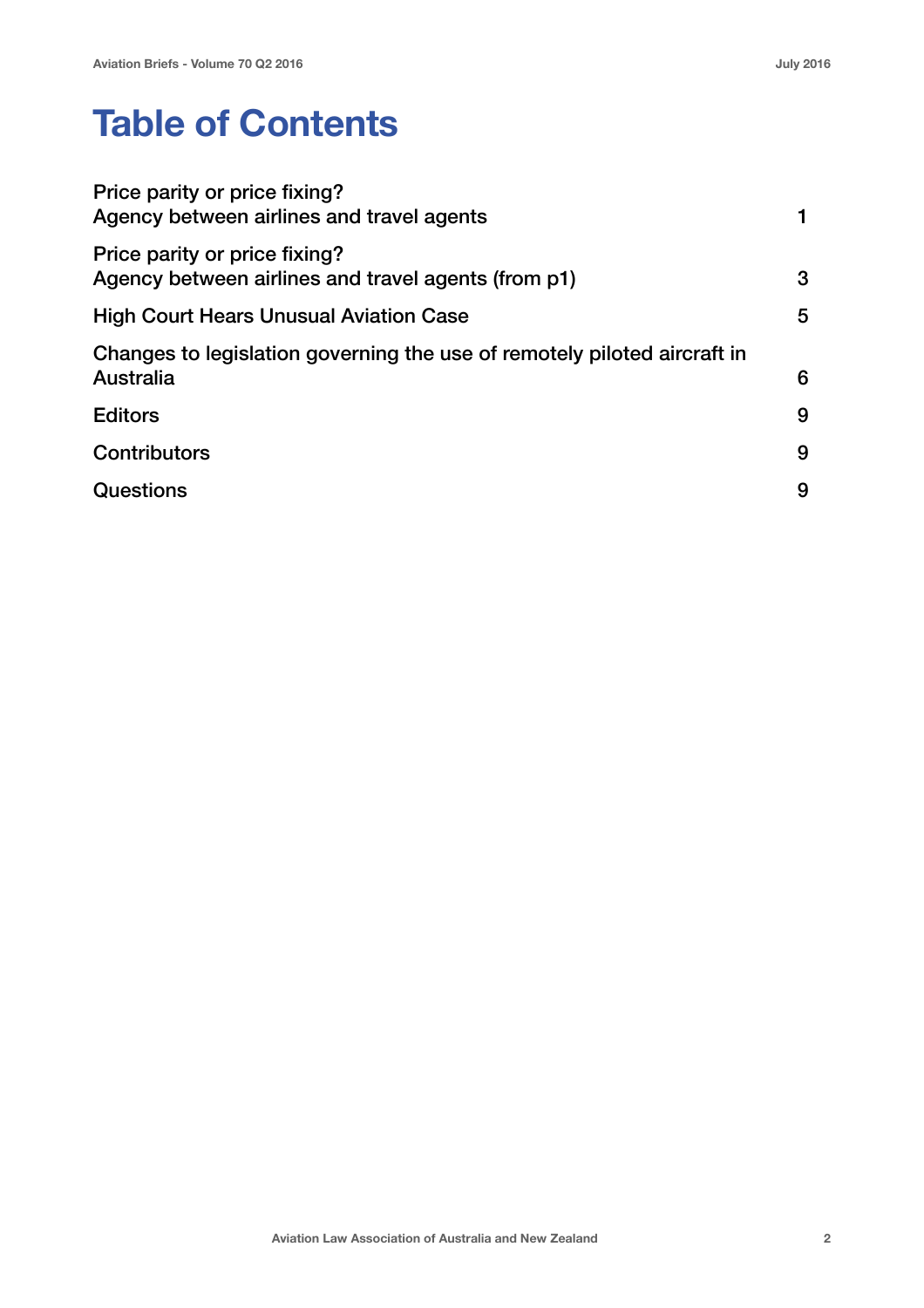### **Price parity or price fixing? Agency between airlines and travel agents** (from p1)

### **Matthew Tsai**

### Why is this appeal important?

The ACCC's appeal to the High Court is extremely significant for airlines and travel agents as the High Court may overturn a fundamental principle of agency that an agent is not in competition with its principal, and effectively undermine the law of agency in distribution schemes. If the High Court accepts the ACCC's submissions, the legality of current agency distribution arrangements between airlines and travel agents would be in serious doubt.

### **Background**

Flight Centre had sold airfares on behalf of Singapore Airlines, Malaysia Airlines and Emirates. As part of this relationship, Flight Centre earned commission for each airfare sold and could receive incentive-based payments if sales targets were reached. The airlines could also sell airfares directly to customers from their call centres and websites, but on occasion, were sold at prices less than those made available to Flight Centre.

As these discounted offerings became more frequent, Flight Centre (being required to match these fares in accordance with its price beat guarantee) was effectively unable to sell flights at a price where they could earn any meaningful commission. It was also less likely for Flight Centre to meet their sales targets and receive incentive-based payments from the airlines.

Senior representatives of Flight Centre subsequently sent emails between 2005 and 2009 to the three airlines requesting that they stop undercutting, and that if they did not enter into agreements that restricted their ability to offer discounted airfares directly, Flight Centre would be discouraged from promoting their airfares to customers.

The ACCC alleged that Flight Centre engaged in an arrangement or understanding in restraint of trade and commerce that contravened former section 45(2)(a)(ii) of the *Trade Practices Act 1974*  (Cth). Specifically, they argued that both airlines and travel agents were competing with each other in the same market, as they were providing a booking service to the consumer. The critical question therefore involved ascertaining the nature of the market.<sup>1</sup> At first instance, Justice Logan agreed with the ACCC's view and identified the market as the distribution and booking services for air travel. His Honour found that travel agents, including Flight Centre, competed with internal airline sales divisions in the provision of these services.<sup>2</sup> On this basis, Flight Centre had sought to remove airfare differentiation to maintain its retail or distribution margins.<sup>3</sup> Justice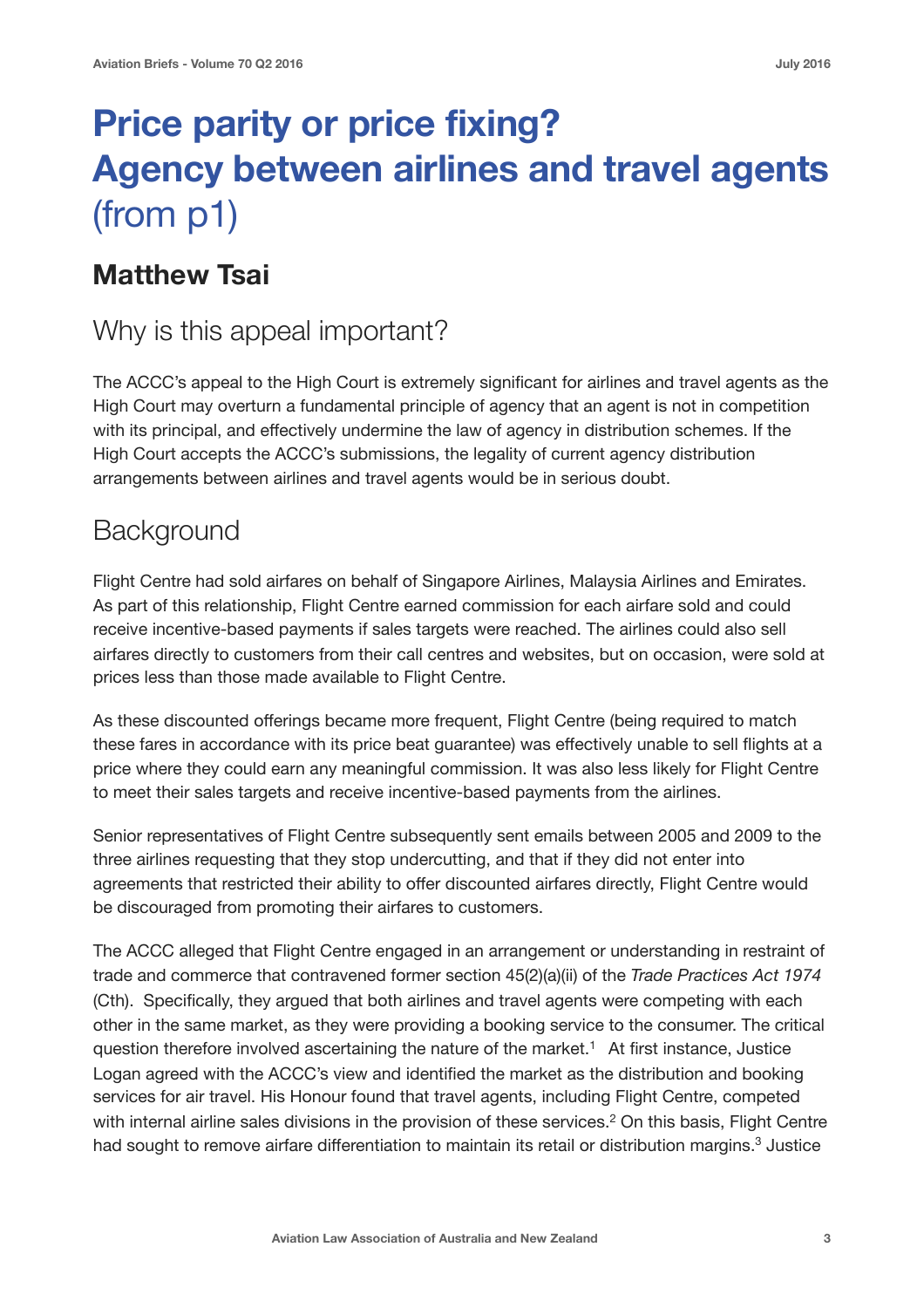Rangiah subsequently agreed with this view when he dismissed an application by Flight Centre to stay the \$11 million pecuniary penalty.4

However, the Full Court found that they were not competing in a relevant market.<sup>5</sup> It was artificial to suggest that they were competing when airlines could only supply distribution services for their own flights.6 Further, Flight Centre and three airlines were in an agency relationship. The mere fact that airlines had an 'in-house distribution service' did not necessarily mean that they were close substitutes for the services provided by Flight Centre as an agent.<sup>7</sup>

The Full Court was heavily persuaded by the fact that Flight Centre could produce advice on airfares from a broad range of airlines, while individual airline sales divisions could not. Similarly, Flight Centre could provide booking and ticketing to many airlines, while individual airline sales divisions could not.8 This led the Full Court to conclude that they were not competing in the same market, and that Flight Centre could not have been in breach of any price-fixing arrangements.<sup>9</sup>

#### Is the ACCC's argument sustainable?

Is it correct to say that an airline is in competition with travel agents for ticketing distribution services because it provides its own ticketing service? In the author's view, the ACCC's argument is not sustainable. It is bizarre to think that a homeowner would be in the market for plumbing services just because he has decided to fix a leaking tap himself (rather than engaging a plumber), but this is exactly the argument the ACCC is pursuing in the airline/travel agents context. If Flight Centre's actions (ie to negotiate with airlines about commissions) are found to constitute price fixing by the High Court, it is difficult to envisage a scenario where a travel agent can negotiate with an airline that sells its own airfares (a common industry practice), without committing an offence.

### When will the High Court make its decision?

Unfortunately, a High Court decision is not expected until early 2017. For airlines and travel agents, there will be some uncertainty about the legality of current distribution agreements, but until the High Court makes its decision, the decision of the Full Federal Court still stands.

- 2 Ibid [137]-[139], [142].
- 3 Ibid [197].

<sup>1</sup> Australian Competition and Consumer Commission v Flight Centre Ltd (No 2) [2013] FCA 1313 [137].

<sup>4</sup> Flight Centre Ltd v Australian Competition & Consumer Commission [2014] FCA 658.

<sup>5</sup> Flight Centre Ltd v Australian Competition & Consumer Commission [2015] FCAFC 104.

<sup>6</sup> Ibid [137].

<sup>7</sup> Ibid [138].

<sup>8</sup> Ibid [166].

<sup>9</sup> Ibid [182].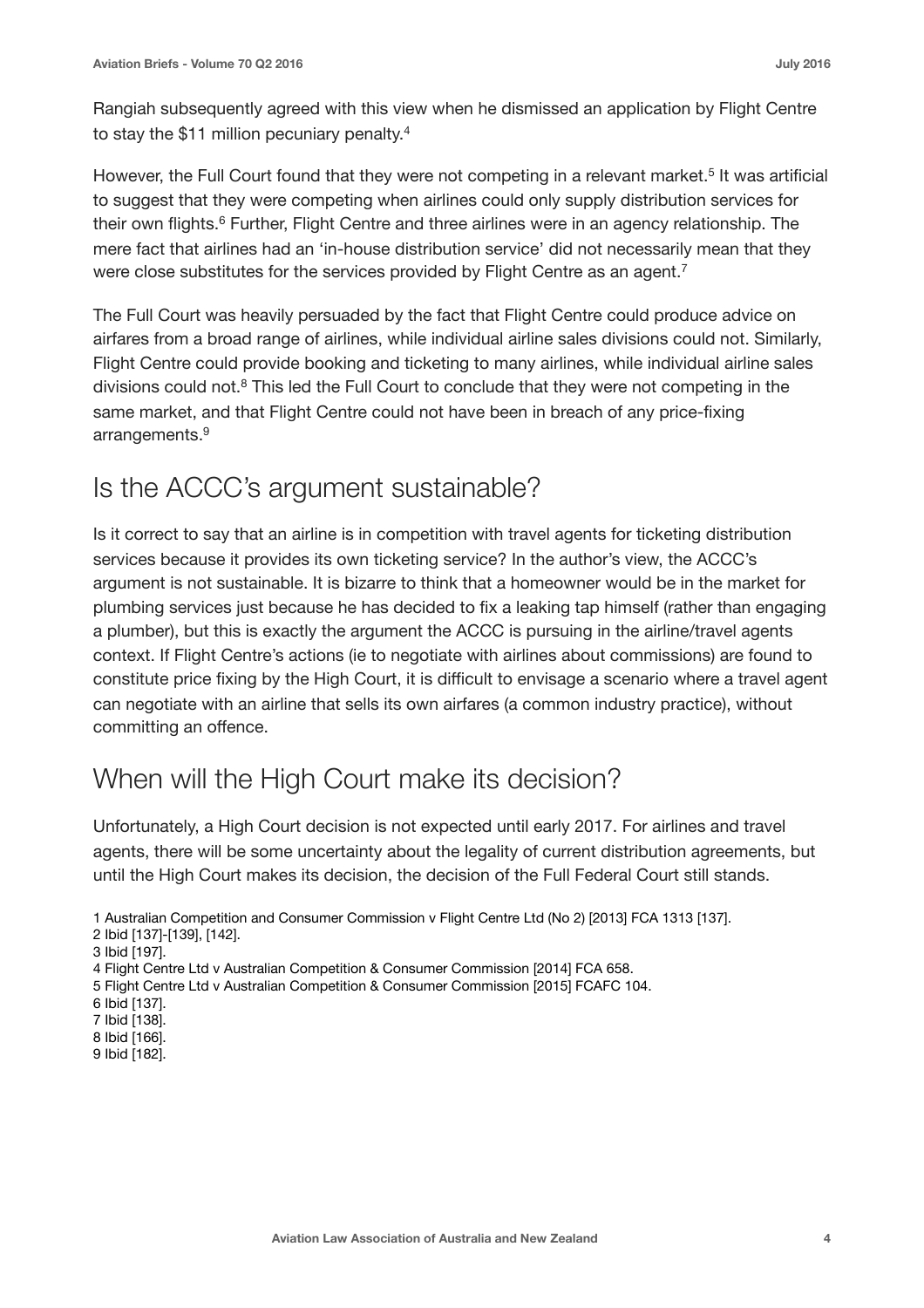## **High Court Hears Unusual Aviation Case**

### **Peter Axelrod**

On 8 June 2016 the High Court of Australia unanimously decided the case of Robinson Helicopter Company Incorporated v McDermott.<sup>1</sup> The case was unusual in three respects. First it was a product liability case in which no defect in the Robinson R22 itself was claimed - the alleged defect was in the maintenance manual; second, the case was entirely fact based, with none of the legal features which normally attract the attention of the High Court; and third, it criticised the majority of the Queensland Court of Appeal<sup>2</sup> for failing to give appropriate weight to the factual findings of the trial judge.<sup>3</sup>

The basic facts were undisputed. On 30 May 2004 an R22 crashed near the Queensland - NT border while inspecting a fence on a large cattle station. The cause of the crash was the failure of the forward flex plate<sup>4</sup> due to a bolt which had not been properly torqued during routine maintenance.

At least two licensed aircraft maintenance engineers [LAMEs] had failed to detect the improperly installed bolt during 100 hourly inspections after the time the error was presumably committed.<sup>5</sup>

Before trial the plaintiffs settled with all of the LAMEs who either might have committed the error or failed to detect it. The case continued only against the manufacturer.

The plaintiffs contended against Robinson that the maintenance manual's instruction to "verify security" of the bolt was inadequate. The trial judge found that a properly torqued bolt was required to have a torque stripe<sup>6</sup> and that this bolt either did not have a torque stripe or if it had had one it would have broken. In either case (missing or broken) a LAME would know immediately that the bolt was not secure or, at the very least, that it required further inspection to be sure it was properly torqued. Because it was undisputed that LAMEs understood that "verify security" meant at least to inspect the torque stripe, the manual's instruction was held at trial to be sufficient and the claims of the plaintiffs were dismissed.

The plaintiffs appealed and a majority of the Court of Appeal allowed the appeal on the grounds that they disagreed with the trial judge's findings of fact and his interpretation of the evidence. The minority decision dismissed the appeal as her Honour determined that the trial judge had sufficient evidentiary basis for the decision.

In allowing Robinson's appeal, the High Court, relying principally on its earlier case of *Fox v Percy*7, unanimously ruled:

*THE FACT THAT THE JUDGE AND THE MAJORITY OF THE COURT OF APPEAL CAME TO DIFFERENT CONCLUSIONS IS IN ITSELF UNREMARKABLE. A COURT OF APPEAL CONDUCTING AN APPEAL BY WAY OF REHEARING IS BOUND TO CONDUCT A "REAL REVIEW" OF THE EVIDENCE GIVEN AT FIRST*  **INSTANCE AND OF THE JUDGE'S REASONS FOR JUDGMENT TO DETERMINE WHETHER THE JUDGE** *HAS ERRED IN FACT OR LAW. IF THE COURT OF APPEAL CONCLUDES THAT THE JUDGE HAS ERRED IN FACT, IT IS REQUIRED TO MAKE ITS OWN FINDINGS OF FACT AND TO FORMULATE ITS OWN REASONING BASED ON THOSE FINDINGS. BUT A COURT OF APPEAL SHOULD NOT INTERFERE WITH A JUDGE'S FINDINGS OF FACT UNLESS THEY ARE DEMONSTRATED TO BE WRONG BY*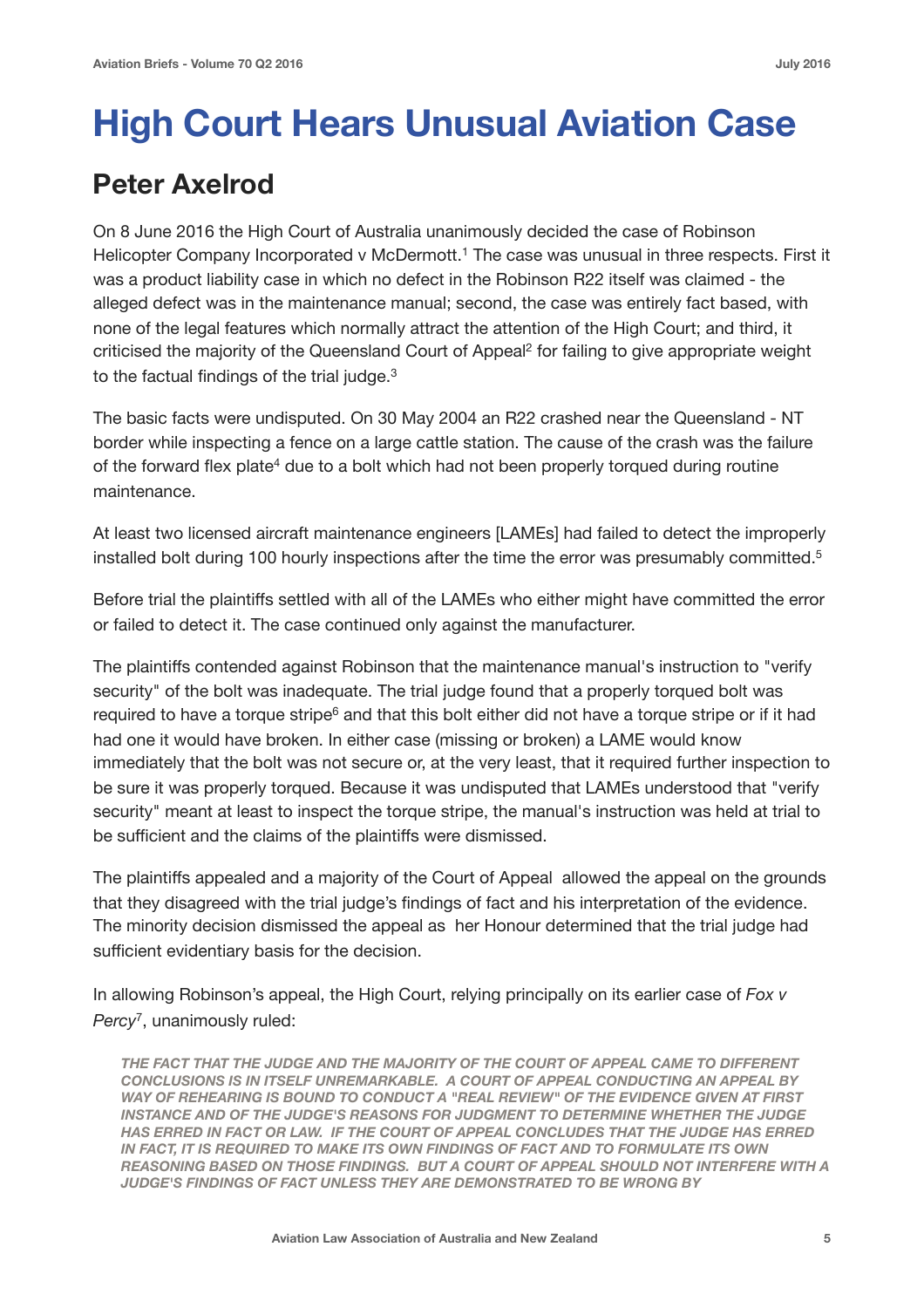*"INCONTROVERTIBLE FACTS OR UNCONTESTED TESTIMONY", OR THEY ARE "GLARINGLY IMPROBABLE" OR "CONTRARY TO COMPELLING INFERENCES". IN THIS CASE, THEY WERE NOT. THE JUDGE'S FINDINGS OF FACT ACCORDED TO THE WEIGHT OF LAY AND EXPERT EVIDENCE AND TO THE RANGE OF PERMISSIBLE INFERENCES. THE MAJORITY OF THE COURT OF APPEAL SHOULD NOT HAVE OVERTURNED THEM. [FOOTNOTES OMITTED]*

In short, the High Court found that the Court of Appeal had not applied the correct standard of review, and had it done so (as the minority did) it would have dismissed the appeal. The High Court ordered that Robinson's appeal was to be allowed with costs and it set aside the orders of the Court of Appeal, and in their place ordered that the plaintiffs' appeal be dismissed with costs.

This case reminds practitioners that their first duty is to establish the facts with sound evidence and reminds courts of appeal that interference with the trial court's findings based on such evidence requires more than just favouring a different outcome.

*Robinson was represented by S.L. Doyle QC and M.T. Hickey instructed by Peter Axelrod of Meridian Lawyers. The plaintiffs were represented by W. Sofronoff QC, M. Eliadis and C. George instructed by Roger Singh and Bill King of Shine Lawyers.* 

1 [2016] HCA 22, decision by French CJ, Bell, Keane, Nettle and Gordon JJ.

2 McMurdo, P and Alan Wilson, J; Holmes, JA dissented.

3 Peter Lyons, J.

4 A star shaped piece of flexible steel serving a similar purpose to a universal joint in an automobile drive shaft. 5 It was never proven who made the error, but it was accepted that the most likely culprit was a LAME doing work immediately prior to the two 100 hourly inspections.

6 A painted line which connects the bolt head, the parts being bolted and the nut and which will break if the bolt rotates relative to parts being fastened.

7 214 CLR 118 at 126 [25] per Gleeson CJ, Gummow and Kirby JJ; [2003] HCA 22.

### **Changes to legislation governing the use of remotely piloted aircraft in Australia**

#### **Andrew Mansfield and Kevin Bartlett**

On 29 March 2016, the *Civil Aviation Legislation Amendment (Part 101) Regulation 2016* (Cth) was registered. The Regulation introduces a number of important changes to the law governing the use of what will now be referred to as "remotely piloted aircraft" or RPAs. This change in terminology from "unmanned aerial vehicle" or UAV brings Australia into line with the terminology used by the International Civil Aviation Organisation.

The regulatory changes will take effect from 29 September 2016. The changes aim to ease the burden of regulatory compliance for RPA owners and operators, while maintaining Australia's aviation safety standards to protect those sharing the skies with these aircraft and those on the ground below.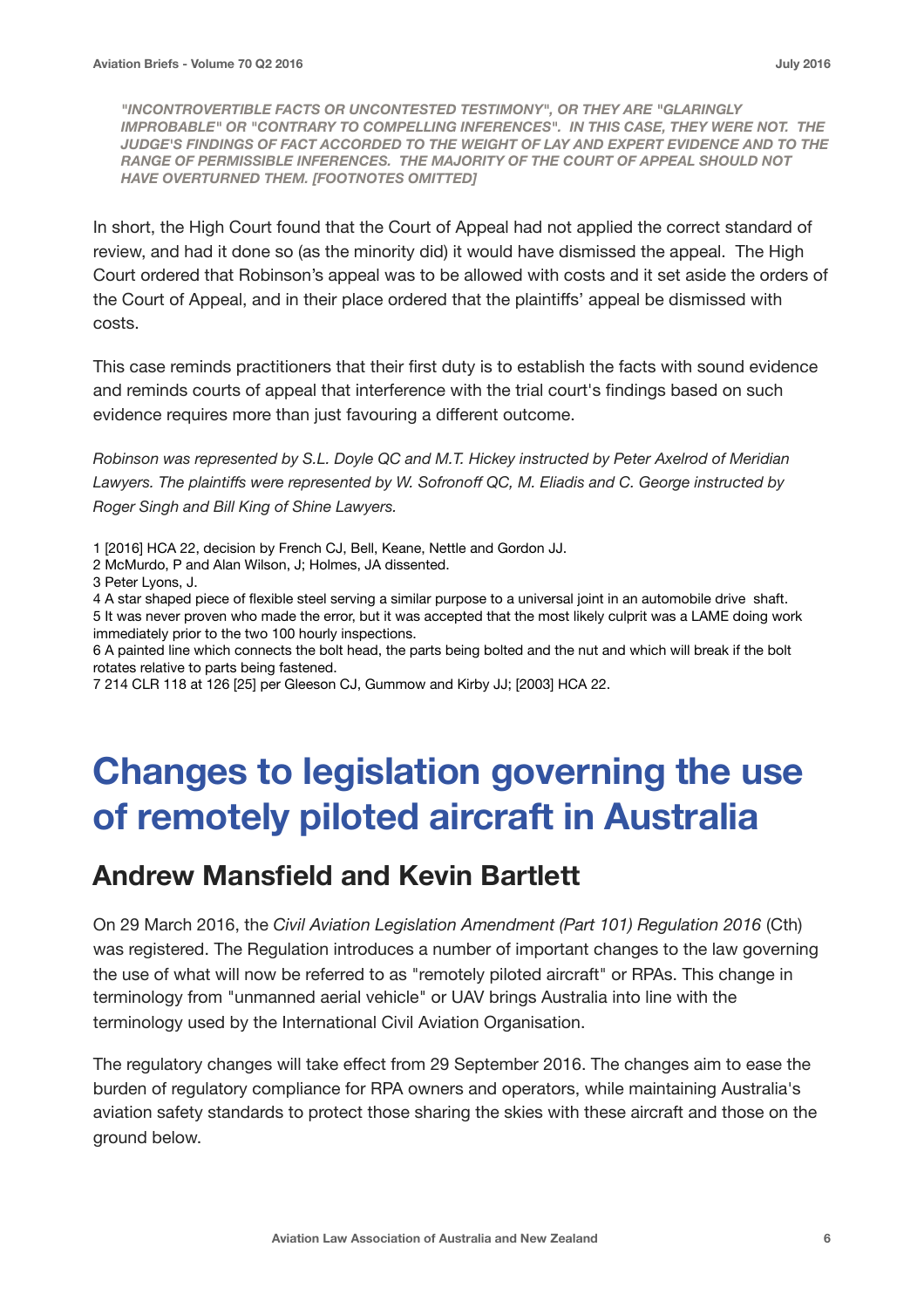The key changes include:

### Categorisation of RPAs

RPA will be categorised according to gross weight: large (> 150 kg), medium (25 kg-149.999 kg), small (2 kg-24.999 kg), very small (0.101 kg-1.999 kg) or micro (< 0.1 kg).

#### Easing of regulatory requirements for low risk operations

There are reduced regulatory requirements for RPAs that fall within the definition of "excluded RPA"1, including not requiring an unmanned aircraft operator's certificate (UOC) and a remote pilot licence (RePL).

A micro RPA is automatically defined to be an excluded RPA. A very small, small or medium RPA can be classified as an excluded RPA depending on whether it is being operated for the purpose of sport or recreation, or if it is being operated:

- by or on behalf of its owner
- over land owned or occupied by its owner
- in "standard RPA operating conditions", and
- for one or more specified purposes, including aerial spotting, aerial photography, agricultural operations and the carriage of cargo, provided no remuneration is received by its operator or owner, the owner or occupier of the land or any person on whose behalf the activity is being conducted.

The standard RPA operating conditions include the RPA:

- being operated within the visual line of sight of its operator
- being operated at or below 400 feet above ground level by day
- not being operated within 30 metres of a person who is not directly associated with its operation, and
- not being operated in certain prohibited and restricted areas, such as controlled aerodromes and an area in which a fire, police or other emergency operation is being conducted without the approval of the person in charge of that operation.

It is expected that these changes will particularly benefit those using RPAs for aerial photography and private owners of large parcels of farming land, who will now be permitted to carry out RPA operations themselves on their own land using anything up to a medium RPA without a UOC or RePL.

Although not expressly stated in the Regulation the accompanying Explanatory Statement states that the amendments will greatly ease the regulatory burden by permitting a person operating or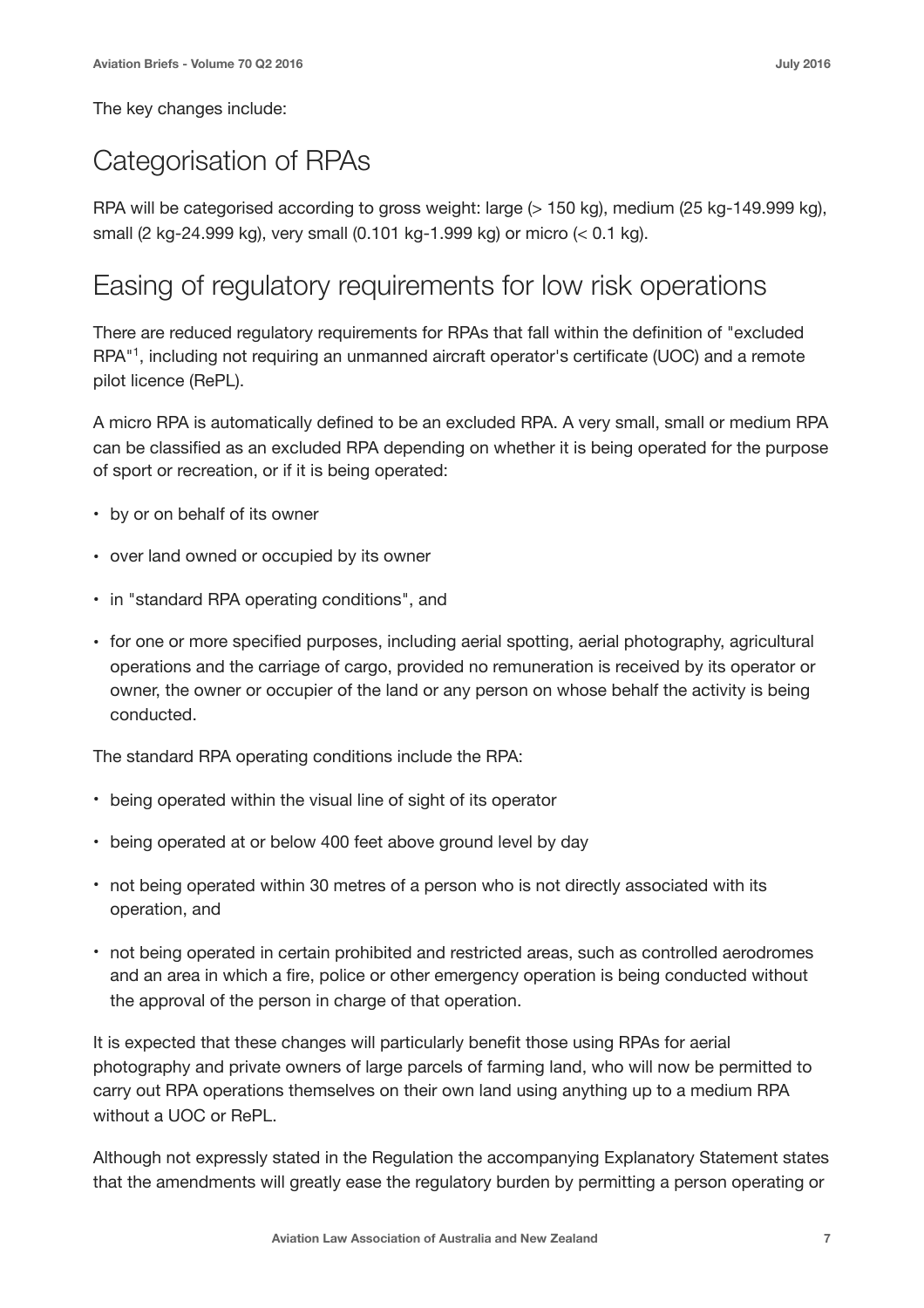conducting operations using a very small RPA for hire or reward to do so without having to obtain a UOC or RePL, provided that the person first notifies CASA.2 On the face of the amendments, this is arguably inconsistent with the expressed qualifying criteria for an 'excluded RPA'.

### Manual of Standards

One of the key changes introduced allows CASA to issue a Manual of Standards for RPAs under Part 101 of the *Civil Aviation Safety Regulations 1998* (Cth).

This will allow detailed operational matters to be dealt with in the Manual as and when they arise in a flexible manner, for example the Manual may specify the requirements for an RPA to be operated in certain prescribed areas. This will further assist in the regulation of developments in this rapidly growing industry—CASA's March 2016 Briefing Newsletter estimated that by 2020, Australia's unmanned aviation sector will have grown between 200% and 500% from its current level.

### **Penalties**

A number of new strict liability offences have been introduced, including conducting nonexcluded RPA operations without an UOC. The penalty for these offences is capped at 50 penalty units, which currently equates to \$9,000.

#### Issues for operators, their insurers and the public

RPA operators will no doubt rejoice in the relaxing of the regulatory burdens but should take care to fully familiarise themselves with the changes before they come into effect, to ensure they do not unwittingly breach the regulations. Operators should also ensure they have adequate insurance in place, even when undertaking excluded operations.

The relaxing of the regulatory requirements will no doubt assist in the already rapid development of the RPA industry in Australia as these aircraft become more common in our skies and an increasing number of people turn to them to conduct a variety of operations.

1 Whether an RPA is an excluded RPA is determined by the RPA category and the purpose for which the RPA is being operated.

2 Explanatory Statement to F2016L00400 registered 29 March 2016.

*Republished with permission from Sparke Helmore Lawyers*